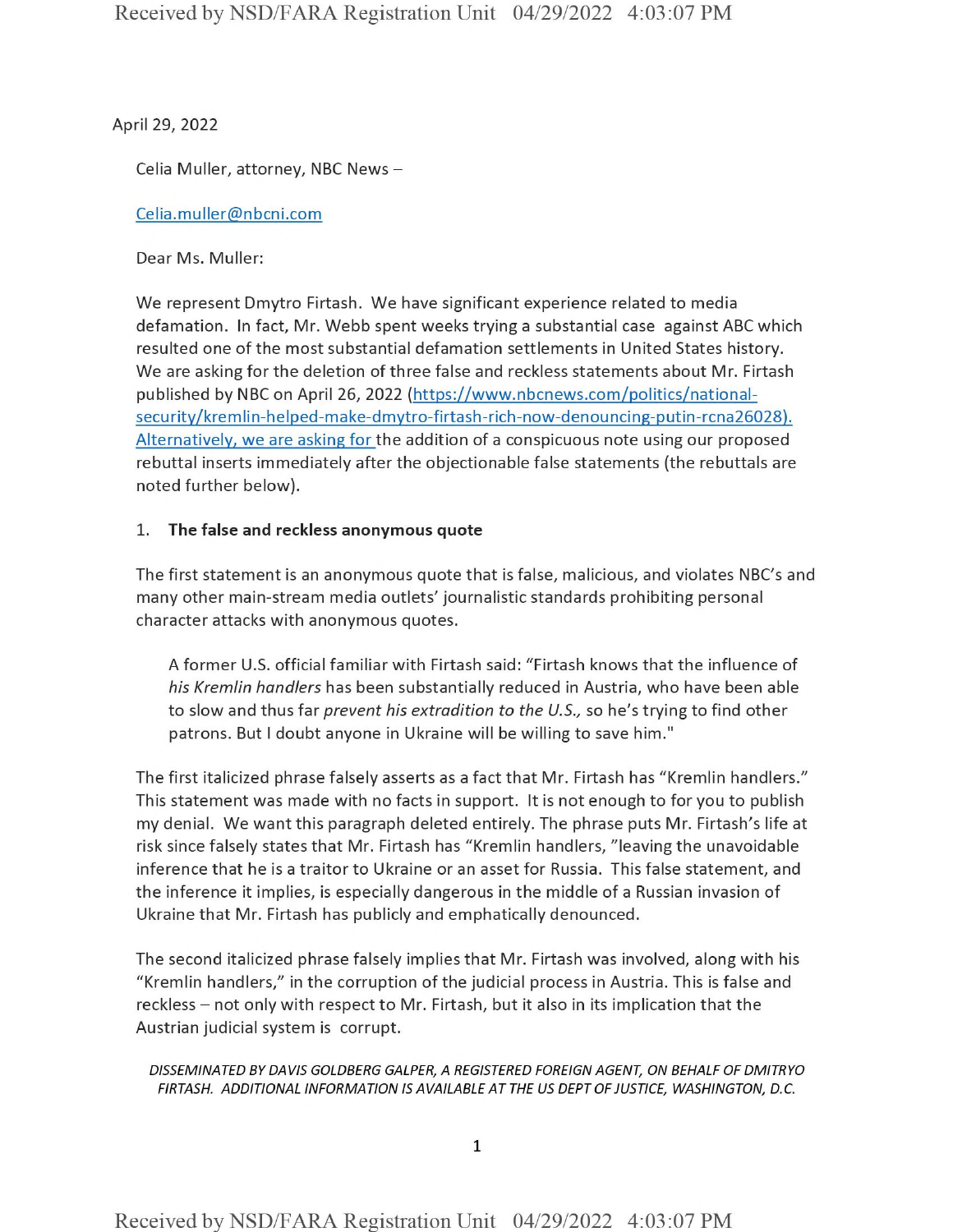We request the deletion of the entirety of this false paragraph, with a notation in the online version of its deletion because of Mr. Firtash's explicit denial of its veracity.

If you deny our requested deletion, we demand that you include the following rebuttal immediately after the false paragraph:

Dan Webb and Lanny Davis, attorneys for Mr. Firtash, said in rebuttal:

"This anonymous quote is false, reckless, and cowardly-the latter because this individual doesn't have the courage to stand to account for his false assertions. Mr. Firtash has never had "Kremlin handlers" or any supervision by Russians, nor has he allowed any Russians to inappropriately influence the Austrian justice system. <sup>I</sup> believe that the Austrian justice system determined the extradition issues on the facts and the law, not under any foreign influencers, including so-called "Kremlin handlers."

## 2. **The false and reckless statement related to "the mob's blessing"**

The second false and reckless statement is that "Later cables say Firtash, *with the mob's blessing,* Firtash made a fortune in the gas business."

We ask for the deletion of the italicized statement, "with the mob's blessing," because it is false. If you deny our requested deletion, we demand that you include the following rebuttal immediately after the false statement:

Attorneys for Mr. Firtash, Dan Webb and Lanny Davis, state in rebuttal that the statement—"with the mob's blessing"—is false. Past statements by U.S. prosecutors that Mr. Firtash was associated with Russian organized crime are false. Notably, the U.S. Government did not make any allegations that Mr. Firtash is associated with Russian organized crime, presumably because the Government would then have to actually prove the allegation (which the Government knows it cannot).

## 3. **The false and reckless statements related to the Russians using Mr. Firtash to buy political power in Ukraine and to Mr. Firtash spending money on behalf of the Kremlin.**

The third false and reckless statement is the following:

"Anders Aslund, a former Swedish diplomat who has studied Ukraine's economy for years, told NBC News in 2020 Firtash is more of a purveyor of bribes than a proper businessman.

'He has *essentially been used by the Russians to buy political power in Ukraine/* said Aslund, now a senior fellow at the Atlantic Council, a think tank. 'He's the person who has spent the most money on behalf of the *Kremlin* on Ukraine's politicians.'"

2